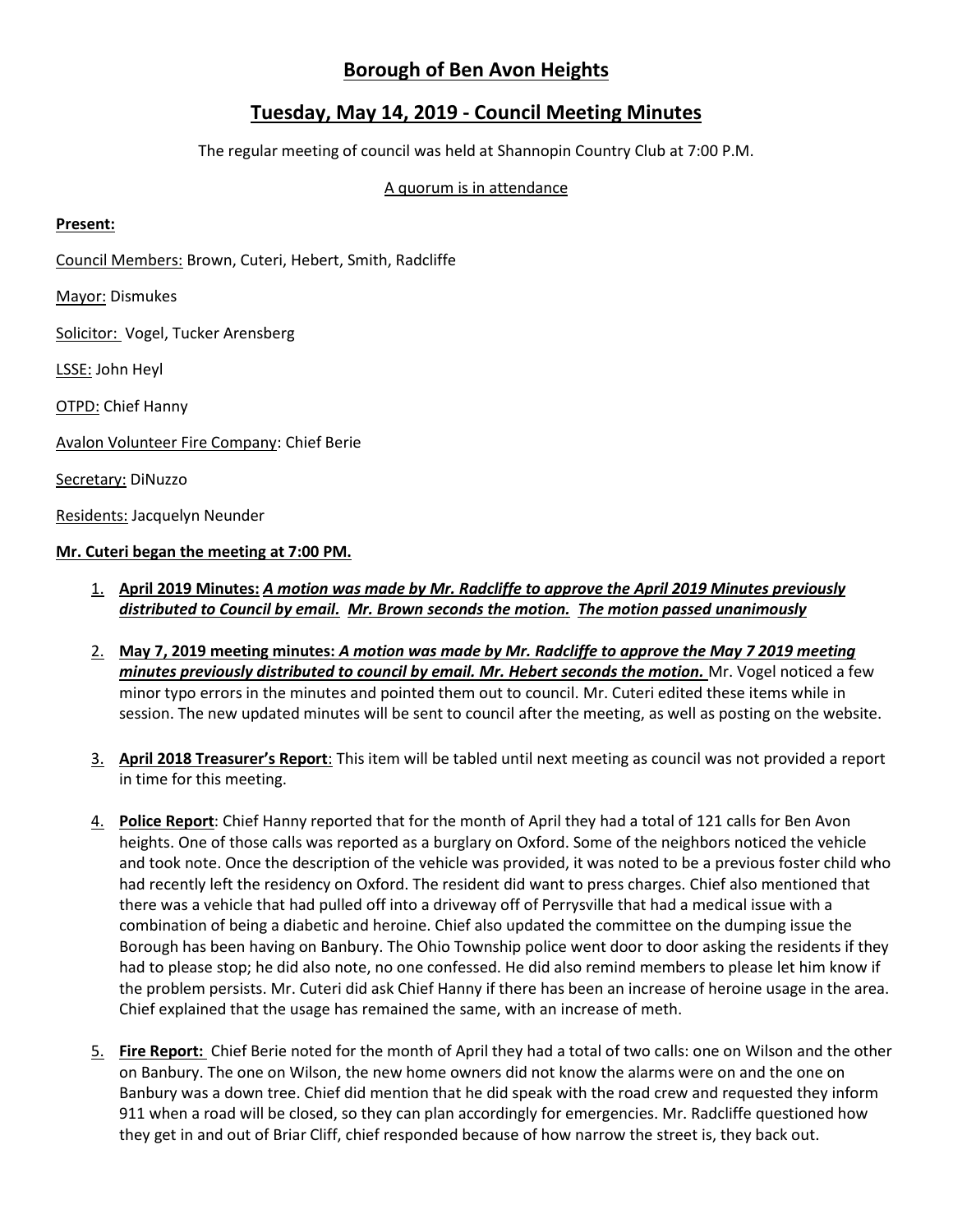- 6. **Engineer's Report (LSSE):** Mr. Heyl reported that he spoke with Columbia gas yesterday and they should be complete in the next two to three weeks. He also reached out to the paving company to insure the July start date. There was an issue that occurred this week while Columbia gas was on site on the corner of Banbury and Clovelly, a hole in one of the storm water lines was discovered. Columbia attempted to patch this hole, due to the fact that it was right next to the gas line, but the line continued to crumble and additional holes further away from the gas line. Mr. Heyl then contacted Avalon to see if they would be able to fix this as soon as possible, but their crews were tied up with projects such as the pool to meet the deadline of Memorial Day weekend. Mr. Heyl contacted the company that assisted us with the emergency patch prior, which quoted us at \$12,700 to fix 20 feet of pipe. Mr. Heyl will reach out to some additional companies, Mr. Cuteri requested 2 additional quotes, as well as reach out to Avalon again, as this is not an emergency as Columbia gas made it seem when they called the Borough. Mr. Heyl brought storm water plans for Stratford as a resident questioned who is responsible for this abandoned pipe. Mr. Cuteri will stop by to review and discuss this issue with the resident.
- **7. HRG (Kyle Beidler):** Council introduced themselves to Mr. Beidler. Mr. Beidler explained that Mr. Cuteri reached out to them a few months ago with the request of assisting us in possibly updating our current zoning ordinance. Mr. Beidler proposed to Mr. Cuteri to created a preliminary report and identify any loop holes. With this report, he would then be able to provide a better scope and cost estimate. Allowing the Borough to make a more informed decision financial on whether we can go ahead with this proposed update. Mr. Beidler wanted to hear from council, any concerns they may have and at the next council meeting he wanted to have a prepared audit to share with council. Mr. Beidler also questioned the council on moving forward with the audit, how involved do council want the residents. Mr. Cuteri made a suggestion that the next steps be council provide Mr. Beidler feedback from council, then take that into consideration, provide us with a plan, we would then share that with the community, asking the community their feedback and then finalizing it. Mr. Brown would also like to see the future ordinance to be digitalized, its current state is very hard to read. To add to that, he would like for it to be simplified, so the residents understand what exactly they need to do when looking through the ordinance. Mr. Cuteri did remind council we have carried funds for this project for a long time. Some examples that Mr. Beidler noticed that our ordinance does not address are: wireless communication, solar panels, etc; these would be issues he would like to see council send to him.
- 8. **Public Comment:** Ms. Jacquelyn Neunder who resides at 5 Biddeford Road attended council to voice her concern over a few items. She's interested in staying in the know with future items such as the update to our zoning ordinance, as this could affect new residents for years to come. What initially sparked her interest in attending the meeting was the fact that she was not thrilled with the \$2000.00 price tag for the "Welcome to Ben Avon Heights" sign which the residents recently voted on. She would prefer to see that money be spent elsewhere, such as an ADA accessible swing, as our current park does not have any ADA compliant park equipment. A few other issues she has with the park are the woodchips in the play area, as these are not conducive to those who are handicapped. She also questioned why there couldn't be a lower basketball hoop where there is currently no hoop for the younger kids, as she does understand why there is not a full basketball court. Mr. Cuteri explained that our basketball court has been vandalized twice, and was very costly to fix, therefore council decided to not have two hoops. Mr. Cuteri indicated that much of the park equipment was installed after a group of mothers got together and put a plan in place to get the park updated with new equipment. We just went through a safety evaluation and update to the equipment. The chips under the swings is a safety product designed for this application.

Mr. Dismukes also discussed that we've been on a long-term program to update some of the streets and curbs in the Borough, which required us to raise our millage rate. Mr. Cuteri also mentioned that we have spent three quarters of a million dollars over the past 10 year to comply with the federal consent decree known as the wet weather project. Mr. Cuteri thanked Jacquelyn for her attendance and input and mentioned community input is welcomed and that we work as a community with regard to changes and projects.

9. **Zoning Application Submission Report:** Ms. DiNuzzo reported for the month of April, there were two applications submitted: 17 Oxford for a fence and 15 Penhurst for a small shed. 10 Stratford did apply for a